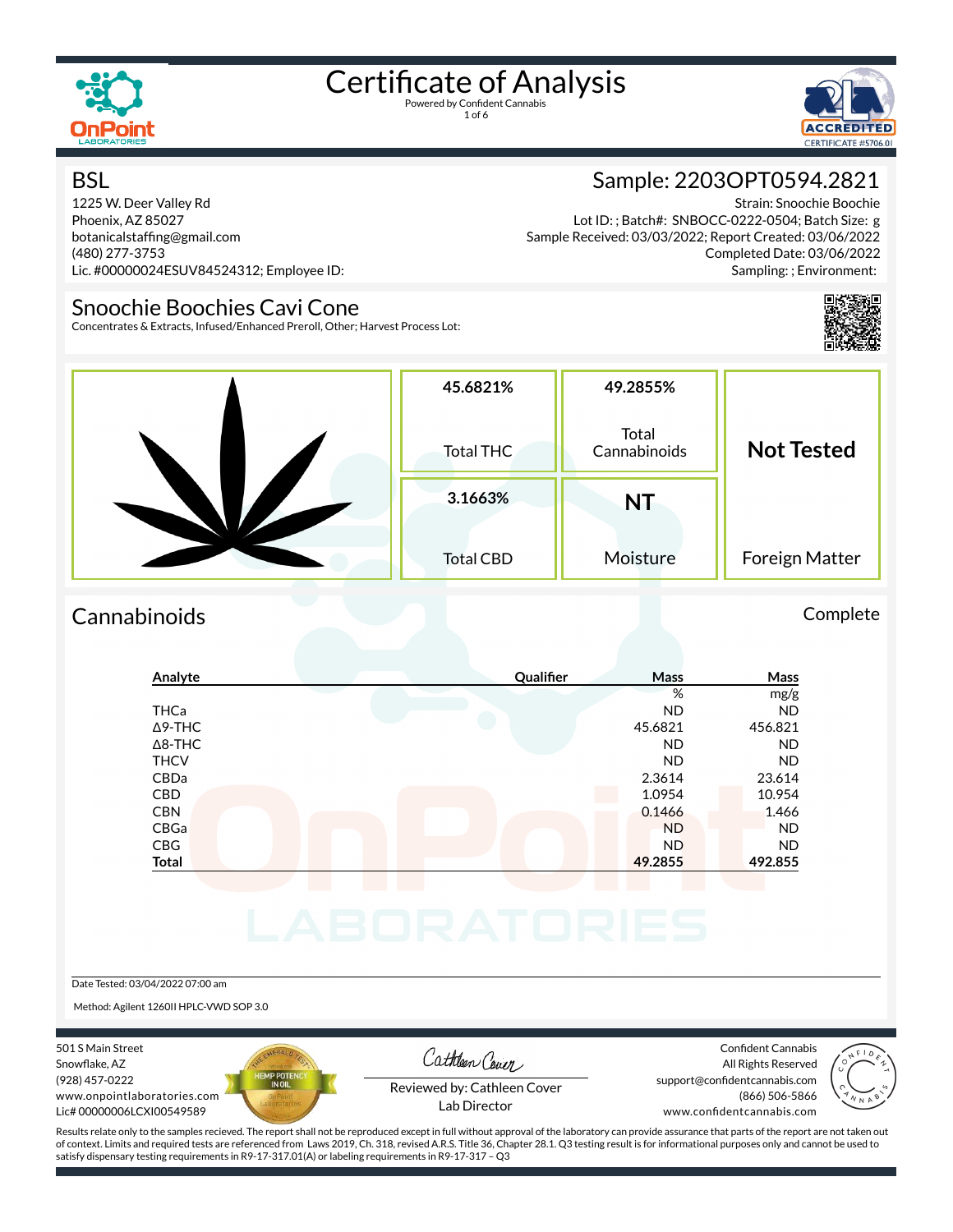

2 of 6



Strain: Snoochie Boochie

Completed Date: 03/06/2022 Sampling: ; Environment:

Sample: 2203OPT0594.2821

Lot ID: ; Batch#: SNBOCC-0222-0504; Batch Size: g Sample Received: 03/03/2022; Report Created: 03/06/2022

#### **BSL**

1225 W. Deer Valley Rd Phoenix, AZ 85027 botanicalstafng@gmail.com (480) 277-3753 Lic. #00000024ESUV84524312; Employee ID:

#### Snoochie Boochies Cavi Cone

Concentrates & Extracts, Infused/Enhanced Preroll, Other; Harvest Process Lot:

### Microbials Pass



| Analyte                                                                                                 | Qualifier                                                                                                                                                                                          | <b>Units</b><br>Limit                                                        | <b>Status</b> |
|---------------------------------------------------------------------------------------------------------|----------------------------------------------------------------------------------------------------------------------------------------------------------------------------------------------------|------------------------------------------------------------------------------|---------------|
|                                                                                                         |                                                                                                                                                                                                    | CFU/g<br>CFU/g                                                               |               |
| Aspergillus                                                                                             | Not Detected in 1g                                                                                                                                                                                 | <b>ND</b>                                                                    | Pass          |
| E. Coli                                                                                                 |                                                                                                                                                                                                    | 100.0000<br><b>ND</b>                                                        | Pass          |
| Salmonella                                                                                              | Not Detected in 1g                                                                                                                                                                                 | <b>ND</b>                                                                    | Pass          |
|                                                                                                         | LABORATORIES                                                                                                                                                                                       | $\mathbb{R}^n$                                                               |               |
| Date Tested: 03/03/2022 12:00 am<br>Method: BioRad qPCR                                                 |                                                                                                                                                                                                    |                                                                              |               |
| 501 S Main Street<br>Snowflake, AZ                                                                      | Cathleen Cover                                                                                                                                                                                     | Confident Cannabis<br>All Rights Reserved                                    |               |
| MICROBIAL 2<br>SALMONELLA<br>(928) 457-0222<br>www.onpointlaboratories.com<br>Lic# 00000006LCXI00549589 | Reviewed by: Cathleen Cover<br>Lab Director                                                                                                                                                        | support@confidentcannabis.com<br>(866) 506-5866<br>www.confidentcannabis.com |               |
|                                                                                                         | Results relate only to the samples recieved. The report shall not be reproduced except in full without approval of the laboratory can provide assurance that parts of the report are not taken out |                                                                              |               |

of context. Limits and required tests are referenced from Laws 2019, Ch. 318, revised A.R.S. Title 36, Chapter 28.1. Q3 testing result is for informational purposes only and cannot be used to satisfy dispensary testing requirements in R9-17-317.01(A) or labeling requirements in R9-17-317 – Q3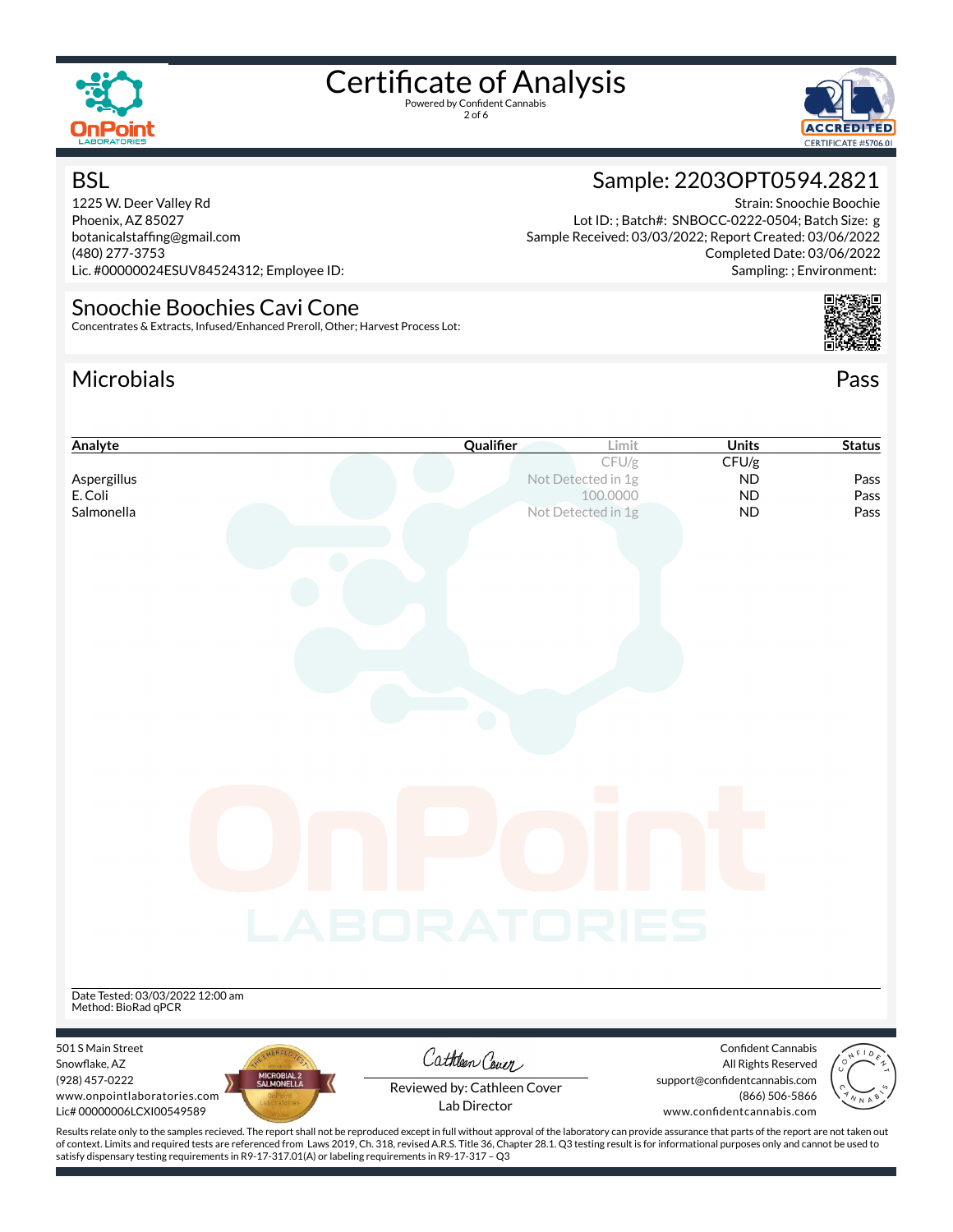

3 of 6



Strain: Snoochie Boochie

Completed Date: 03/06/2022 Sampling: ; Environment:

Sample: 2203OPT0594.2821

Lot ID: ; Batch#: SNBOCC-0222-0504; Batch Size: g Sample Received: 03/03/2022; Report Created: 03/06/2022

#### **BSL**

1225 W. Deer Valley Rd Phoenix, AZ 85027 botanicalstafng@gmail.com (480) 277-3753 Lic. #00000024ESUV84524312; Employee ID:

#### Snoochie Boochies Cavi Cone

Concentrates & Extracts, Infused/Enhanced Preroll, Other; Harvest Process Lot:

### Mycotoxins Pass







Snowflake, AZ (928) 457-0222 www.onpointlaboratories.com Lic# 00000006LCXI00549589



Reviewed by: Cathleen Cover

support@confidentcannabis.com (866) 506-5866



Lab Director

www.confidentcannabis.com

Results relate only to the samples recieved. The report shall not be reproduced except in full without approval of the laboratory can provide assurance that parts of the report are not taken out of context. Limits and required tests are referenced from Laws 2019, Ch. 318, revised A.R.S. Title 36, Chapter 28.1. Q3 testing result is for informational purposes only and cannot be used to satisfy dispensary testing requirements in R9-17-317.01(A) or labeling requirements in R9-17-317 – Q3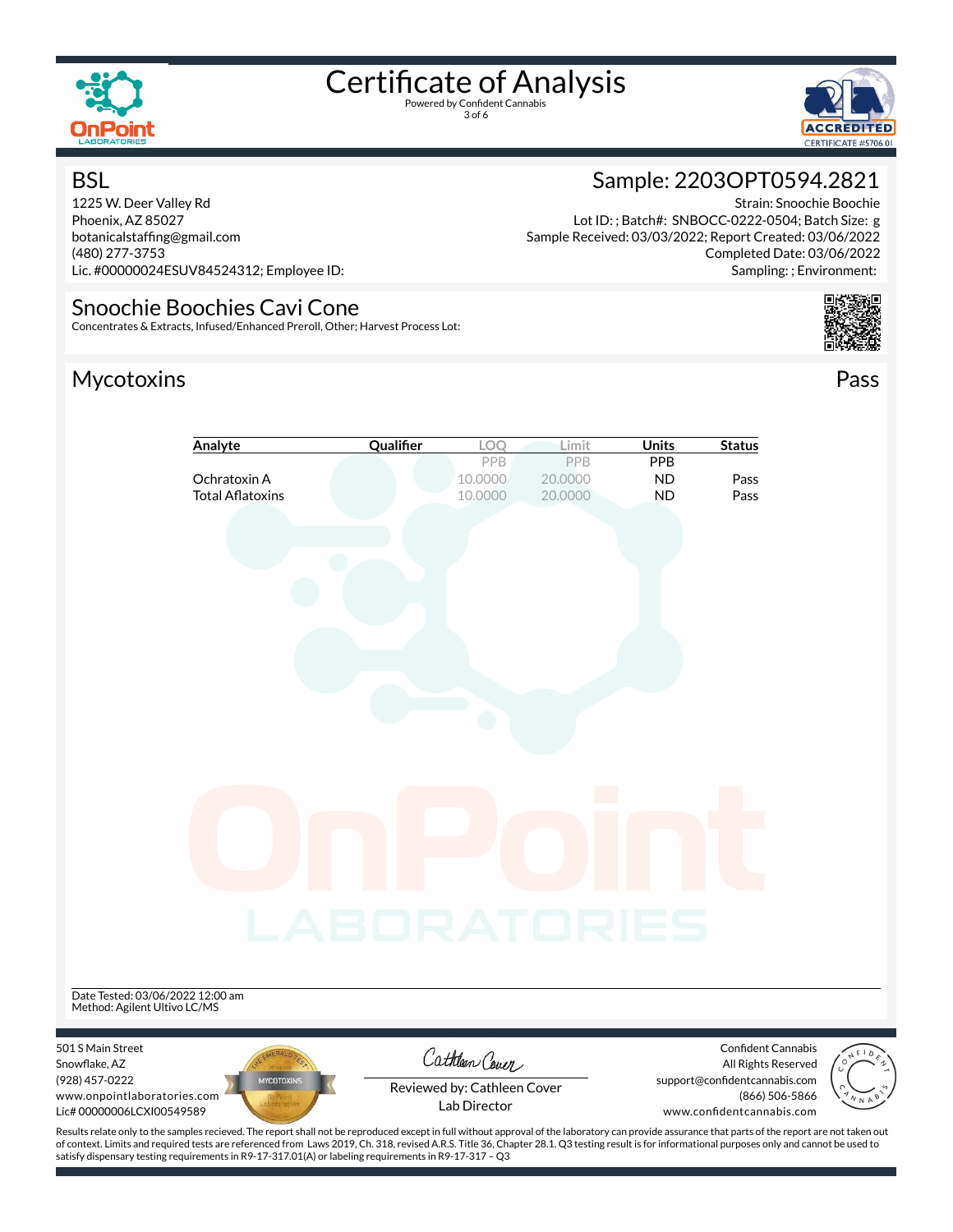

4 of 6



#### **BSL**

1225 W. Deer Valley Rd Phoenix, AZ 85027 botanicalstafng@gmail.com (480) 277-3753 Lic. #00000024ESUV84524312; Employee ID:

#### Snoochie Boochies Cavi Cone

Concentrates & Extracts, Infused/Enhanced Preroll, Other; Harvest Process Lot:

## Heavy Metals **Pass**

### Sample: 2203OPT0594.2821

Strain: Snoochie Boochie Lot ID: ; Batch#: SNBOCC-0222-0504; Batch Size: g Sample Received: 03/03/2022; Report Created: 03/06/2022 Completed Date: 03/06/2022 Sampling: ; Environment:





Results relate only to the samples recieved. The report shall not be reproduced except in full without approval of the laboratory can provide assurance that parts of the report are not taken out of context. Limits and required tests are referenced from Laws 2019, Ch. 318, revised A.R.S. Title 36, Chapter 28.1. Q3 testing result is for informational purposes only and cannot be used to satisfy dispensary testing requirements in R9-17-317.01(A) or labeling requirements in R9-17-317 – Q3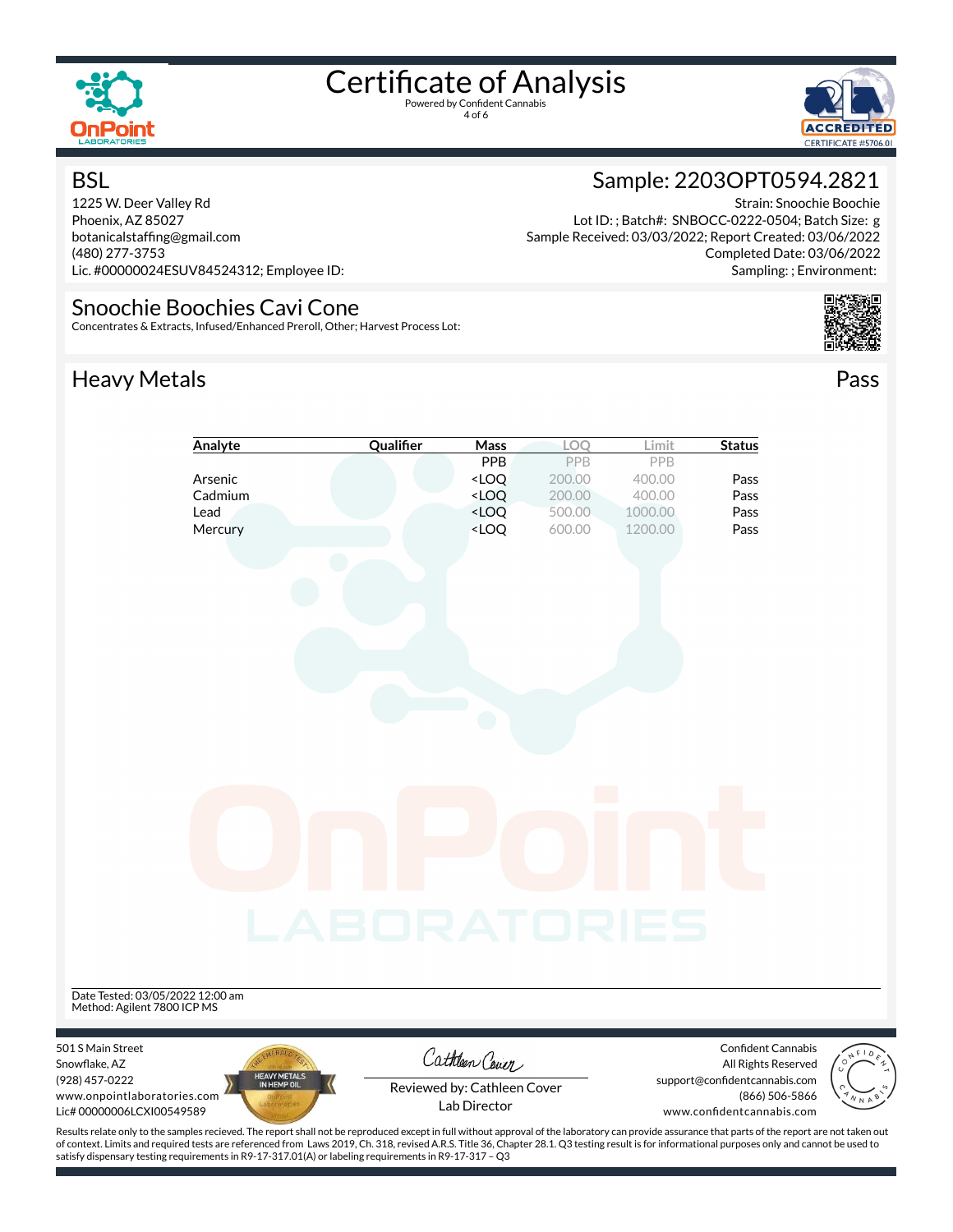



Strain: Snoochie Boochie

Completed Date: 03/06/2022 Sampling: ; Environment:

Sample: 2203OPT0594.2821

Lot ID: ; Batch#: SNBOCC-0222-0504; Batch Size: g Sample Received: 03/03/2022; Report Created: 03/06/2022

#### **BSL**

1225 W. Deer Valley Rd Phoenix, AZ 85027 botanicalstafng@gmail.com (480) 277-3753 Lic. #00000024ESUV84524312; Employee ID:

#### Snoochie Boochies Cavi Cone

Concentrates & Extracts, Infused/Enhanced Preroll, Other; Harvest Process Lot:

| <b>Pesticides</b>   |                  |            |            |            |               |                        |                  |            |            |            | Pass          |
|---------------------|------------------|------------|------------|------------|---------------|------------------------|------------------|------------|------------|------------|---------------|
| Analyte             | <b>Qualifier</b> | <b>LOO</b> | Limit      | Units      | <b>Status</b> | Analyte                | <b>Qualifier</b> | <b>LOO</b> | Limit      | Units      | <b>Status</b> |
|                     |                  | <b>PPM</b> | <b>PPM</b> | <b>PPM</b> |               |                        |                  | <b>PPM</b> | <b>PPM</b> | <b>PPM</b> |               |
| <b>DDVP</b>         |                  | 0.0500     | 0.1000     | <b>ND</b>  | Pass          | Hexythiazox            |                  | 0.5000     | 1.0000     | <b>ND</b>  | Pass          |
| Abamectin           | V1L1             | 0.2500     | 0.5000     | <b>ND</b>  | Pass          | Imazalil               |                  | 0.1000     | 0.2000     | <b>ND</b>  | Pass          |
| Acephate            |                  | 0.2000     | 0.4000     | <b>ND</b>  | Pass          | Imidacloprid           |                  | 0.2000     | 0.4000     | <b>ND</b>  | Pass          |
| Acequinocyl         | V1L1             | 1.0000     | 2.0000     | <b>ND</b>  | Pass          | <b>Kresoxim Methyl</b> |                  | 0.2000     | 0.4000     | <b>ND</b>  | Pass          |
| Acetamiprid         |                  | 0.1000     | 0.2000     | <b>ND</b>  | Pass          | Malathion              |                  | 0.1000     | 0.2000     | <b>ND</b>  | Pass          |
| Aldicarb            |                  | 0.2000     | 0.4000     | <b>ND</b>  | Pass          | Metalaxyl              |                  | 0.1000     | 0.2000     | <b>ND</b>  | Pass          |
| Azoxystrobin        |                  | 0.1000     | 0.2000     | <b>ND</b>  | Pass          | Methiocarb             |                  | 0.1000     | 0.2000     | <b>ND</b>  | Pass          |
| <b>Bifenazate</b>   |                  | 0.1000     | 0.2000     | <b>ND</b>  | Pass          | Methomvl               |                  | 0.2000     | 0.4000     | <b>ND</b>  | Pass          |
| <b>Bifenthrin</b>   | V1L1             | 0.1000     | 0.2000     | <b>ND</b>  | Pass          | Myclobutanil           |                  | 0.1000     | 0.2000     | <b>ND</b>  | Pass          |
| <b>Boscalid</b>     | V1L1             | 0.2000     | 0.4000     | <b>ND</b>  | Pass          | Naled                  |                  | 0.2500     | 0.5000     | <b>ND</b>  | Pass          |
| Carbaryl            |                  | 0.1000     | 0.2000     | <b>ND</b>  | Pass          | Oxamvl                 |                  | 0.5000     | 1.0000     | <b>ND</b>  | Pass          |
| Carbofuran          |                  | 0.1000     | 0.2000     | <b>ND</b>  | Pass          | Paclobutrazol          | V1L1             | 0.2000     | 0.4000     | <b>ND</b>  | Pass          |
| Chlorantraniliprole | V <sub>1</sub>   | 0.1000     | 0.2000     | <b>ND</b>  | Pass          | Permethrins            | V1L1             | 0.1000     | 0.2000     | <b>ND</b>  | Pass          |
| Chlorfenapyr        | V <sub>1</sub>   | 0.5000     | 1.0000     | <b>ND</b>  | Pass          | Phosmet                |                  | 0.1000     | 0.2000     | <b>ND</b>  | Pass          |
| Chlorpyrifos        |                  | 0.1000     | 0.2000     | <b>ND</b>  | Pass          | Piperonyl Butoxide     |                  | 1.0000     | 2.0000     | <b>ND</b>  | Pass          |
| Clofentezine        |                  | 0.1000     | 0.2000     | <b>ND</b>  | Pass          | Prallethrin            |                  | 0.1000     | 0.2000     | <b>ND</b>  | Pass          |
| Cyfluthrin          | V1L1             | 0.5000     | 1.0000     | <b>ND</b>  | Pass          | Propiconazole          | V1L1             | 0.2000     | 0.4000     | <b>ND</b>  | Pass          |
| Cvpermethrin        | V1L1             | 0.5000     | 1.0000     | <b>ND</b>  | Pass          | Propoxur               |                  | 0.1000     | 0.2000     | <b>ND</b>  | Pass          |
| Daminozide          |                  | 0.5000     | 1.0000     | <b>ND</b>  | Pass          | Pyrethrins             | V1L1             | 0.5000     | 1.0000     | <b>ND</b>  | Pass          |
| Diazinon            |                  | 0.1000     | 0.2000     | <b>ND</b>  | Pass          | Pyridaben              |                  | 0.1000     | 0.2000     | <b>ND</b>  | Pass          |
| Dimethoate          |                  | 0.1000     | 0.2000     | <b>ND</b>  | Pass          | Spinosad               |                  | 0.1000     | 0.2000     | <b>ND</b>  | Pass          |
| Ethoprophos         |                  | 0.1000     | 0.2000     | <b>ND</b>  | Pass          | Spiromesifen           |                  | 0.1000     | 0.2000     | <b>ND</b>  | Pass          |
| Etofenprox          |                  | 0.2000     | 0.4000     | <b>ND</b>  | Pass          | Spirotetramat          |                  | 0.1000     | 0.2000     | <b>ND</b>  | Pass          |
| Etoxazole           |                  | 0.1000     | 0.2000     | <b>ND</b>  | Pass          | Spiroxamine            |                  | 0.2000     | 0.4000     | <b>ND</b>  | Pass          |
| Fenoxycarb          |                  | 0.1000     | 0.2000     | <b>ND</b>  | Pass          | Tebuconazole           | V1L1             | 0.2000     | 0.4000     | <b>ND</b>  | Pass          |
| Fenpyroximate       | V1L1             | 0.2000     | 0.4000     | <b>ND</b>  | Pass          | Thiacloprid            |                  | 0.1000     | 0.2000     | <b>ND</b>  | Pass          |
| Fipronil            |                  | 0.2000     | 0.4000     | <b>ND</b>  | Pass          | Thiamethoxam           |                  | 0.1000     | 0.2000     | <b>ND</b>  | Pass          |
| Flonicamid          |                  | 0.5000     | 1.0000     | <b>ND</b>  | Pass          | Trifloxystrobin        |                  | 0.1000     | 0.2000     | <b>ND</b>  | Pass          |
| Fludioxonil         |                  | 0.2000     | 0.4000     | <b>ND</b>  | Pass          |                        |                  |            |            |            |               |
|                     |                  |            |            |            |               |                        |                  |            |            |            |               |



Date Tested: 03/06/2022 12:00 am Method: Agilent Ultivo LC/MS

501 S Main Street Snowflake, AZ (928) 457-0222 www.onpointlaboratories.com Lic# 00000006LCXI00549589



Cathleen Cover

Confident Cannabis All Rights Reserved support@confidentcannabis.com (866) 506-5866



Reviewed by: Cathleen Cover

www.confidentcannabis.com

Results relate only to the samples recieved. The report shall not be reproduced except in full without approval of the laboratory can provide assurance that parts of the report are not taken out of context. Limits and required tests are referenced from Laws 2019, Ch. 318, revised A.R.S. Title 36, Chapter 28.1. Q3 testing result is for informational purposes only and cannot be used to satisfy dispensary testing requirements in R9-17-317.01(A) or labeling requirements in R9-17-317 – Q3

Lab Director